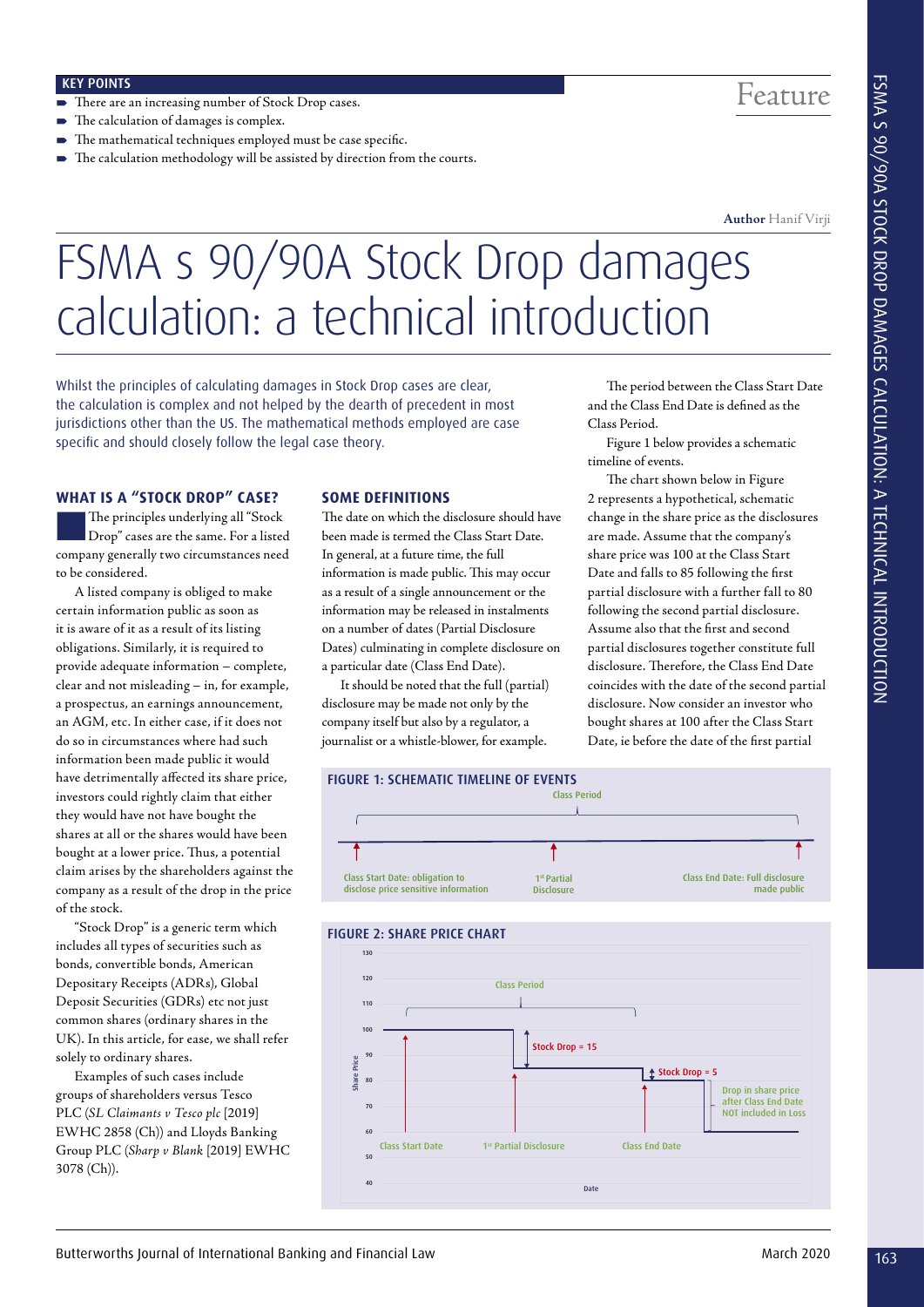### Feature

disclosure, and holds the shares until after the Class End Date. One theory of loss is that the investor would still have bought the shares had the company made full disclosure as it was obliged to do on the Class Start Date but would have done so at a lower price. In this example, the share price dropped a total of 20 directly as a result of the two disclosure announcements, therefore it can be surmised that the share price would have fallen by the same amount had the disclosures been made on the Class Start Date.**<sup>1</sup>** The loss is, therefore, calculated to be 20. Naturally, any losses suffered by investors after the Class End Date could not form part of the damages.

However, a number of simplifying assumptions have been made in arriving at the loss.

#### **LOSS INDEXED TO MARKET CHANGE**

The mechanism for calculating the loss in the US is well established. It is less well tested, if at all, in courts in other jurisdictions including under English law.

The share price chart shown overleaf at Figure 2 is, of course, idealised. A company's actual share price is volatile, in the sense that it is not static. A company's share price may vary for any number of reasons. It can vary either because of company specific information, such as a results announcement, or information affecting the

#### FIGURE 3: PRE-DISCLOSURE SHARE PRICE AND STOCK MARKET INDEX



#### FIGURE 4: POST-DISCLOSURE SHARE PRICE AND STOCK MARKET INDEX



stock market as a whole, such as changes in interest rates announced by a central bank.

Figure 3 below shows the movement of the share price of a stock and the representative stock market index (such as the FTSE100, S&P500, etc relevant to the company) (the Index) between the Class Start Date and *immediately prior to* the Class End Date. During this period, say, there was no company specific information that was made public. Given the high correlation between the stock and the Index, it can be concluded, therefore, that the share price in this period was affected solely by market related information. The straight, green line is the line of "best-fit".**<sup>2</sup>** In other words, this line can be taken to represent the relationship between the share price and the Index, calculated from the observed daily data, if the two tracked each other perfectly. In this case, the Index was 4,250 on the Class End Date. The share price would have been 428 according to the best-fit analysis.

Figure 4 below shows a similar chart immediately after the disclosure.

It can be seen that post-disclosure the share price also correlates highly with the Index. In this case, with the Index at 4,250, the line of best fit implies a share price of 403.

Figure 5 (opposite) shows both pre- and post-disclosure share price and Index on the same chart.

Two observations can be readily made. First, it can be seen that the share price relative to the Index is lower post-disclosure when compared to pre-disclosure. Second, it takes four days from the disclosure date for the share price to reach its new share price level relative to the Index.**<sup>3</sup>** The red point denotes the disclosure date and the blue points the days when the share price reacted to the disclosure and moved down.

We can calculate that the effect of the disclosure was to reduce the share price from 428 to 403, ie 25. This is not the only method of estimating the loss.

#### **CALCULATING LOSS**

Example 1: Continuing with the example above, assume that the actual share price immediately prior to the disclosure was 425